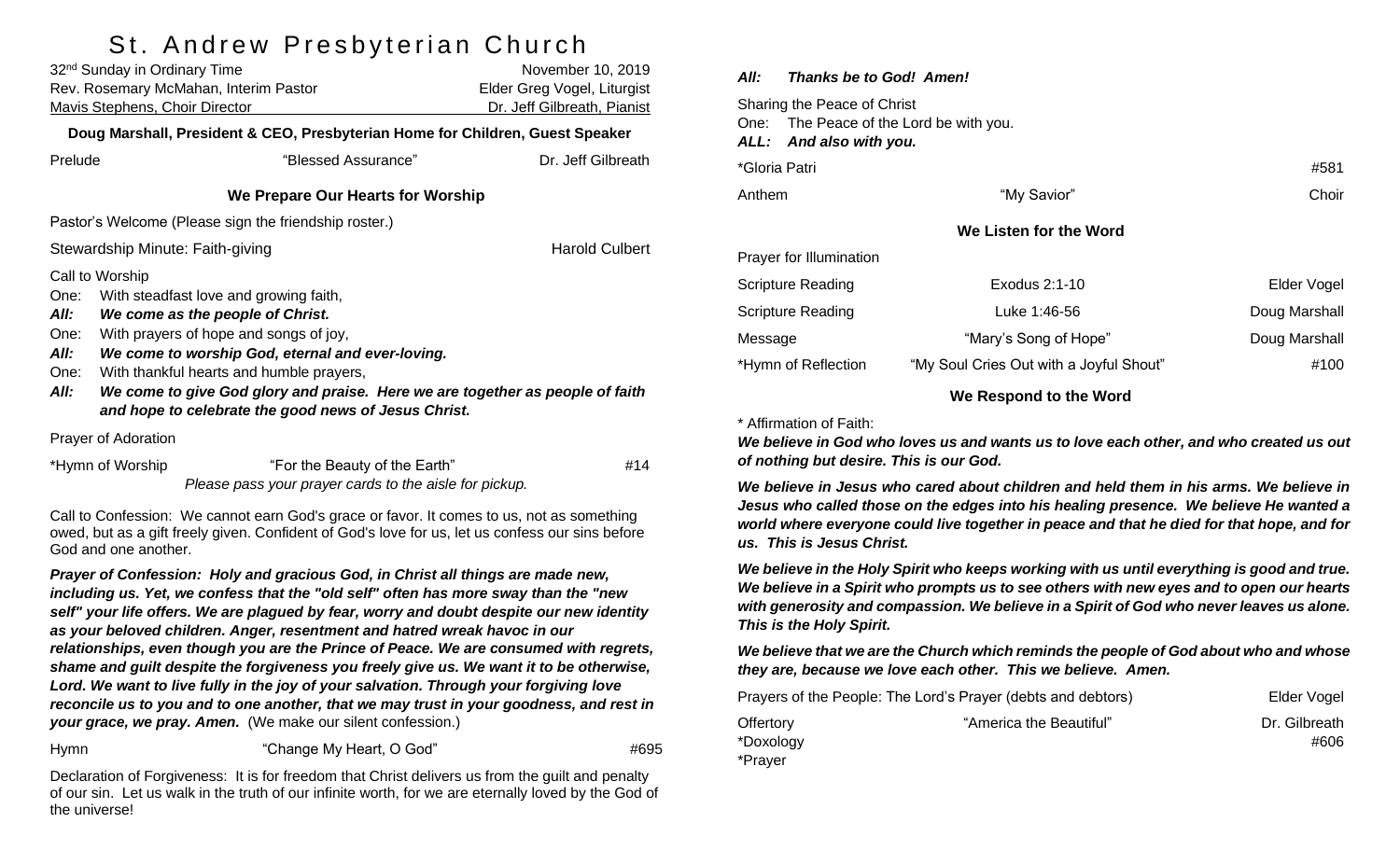### **We Go Forth to Minister**

| *Hymn of Sending      | "May the God of Hope Go With Us" (2X)    | #765               |
|-----------------------|------------------------------------------|--------------------|
| *Blessing and Sending |                                          | Doug Marshall      |
| Postlude              | "Glory, Glory, Hallelujah!"              | Dr. Jeff Gilbreath |
|                       | *All that are able are invited to stand. |                    |

*Bold italic type indicates our shared response.*

#### *To Our Visitors & Guests:*

Welcome! It is a blessing to have you in worship with us today. We warmly invite your participation in the worship, fellowship, and ministry of this congregation where everyone is welcome as God's child. The pastor is available to answer any questions you might have after worship or by email or phone. There is a place for you here, and we are delighted to have you with us today.

#### **From Pastor Rosemary: Stewardship Prayer**

Lord, thank you, for every moment you give is a moment of grace. Lord, thank you, for every hour you provide is an offering of love. Lord, thank you, for every day that you create is a gift of life. May we remember these gifts are meant to be shared, for our lives no longer belong to us. They belong to you and to all who need us desperately. --Elie Wiesel

**Pledge cards will be collected during worship on Nov. 17.**

**The study of Philippians will conclude on Wed, Nov. 13. Please read to the end of the book.**



*"Growing in Faith; Sharing the Good News; Living in God's Love."*

November 10, 2019

Rev. Rosemary McMahan, Interim Pastor 3310 Danville Rd. SW Decatur, AL 35603 Office: (256) 355-6310 [churchoffice@standrewdecatur.org](mailto:churchoffice@standrewdecatur.org) pastor@standrewdecatur.org [www.standrewdecatur.org](http://www.standrewdecatur.org/)